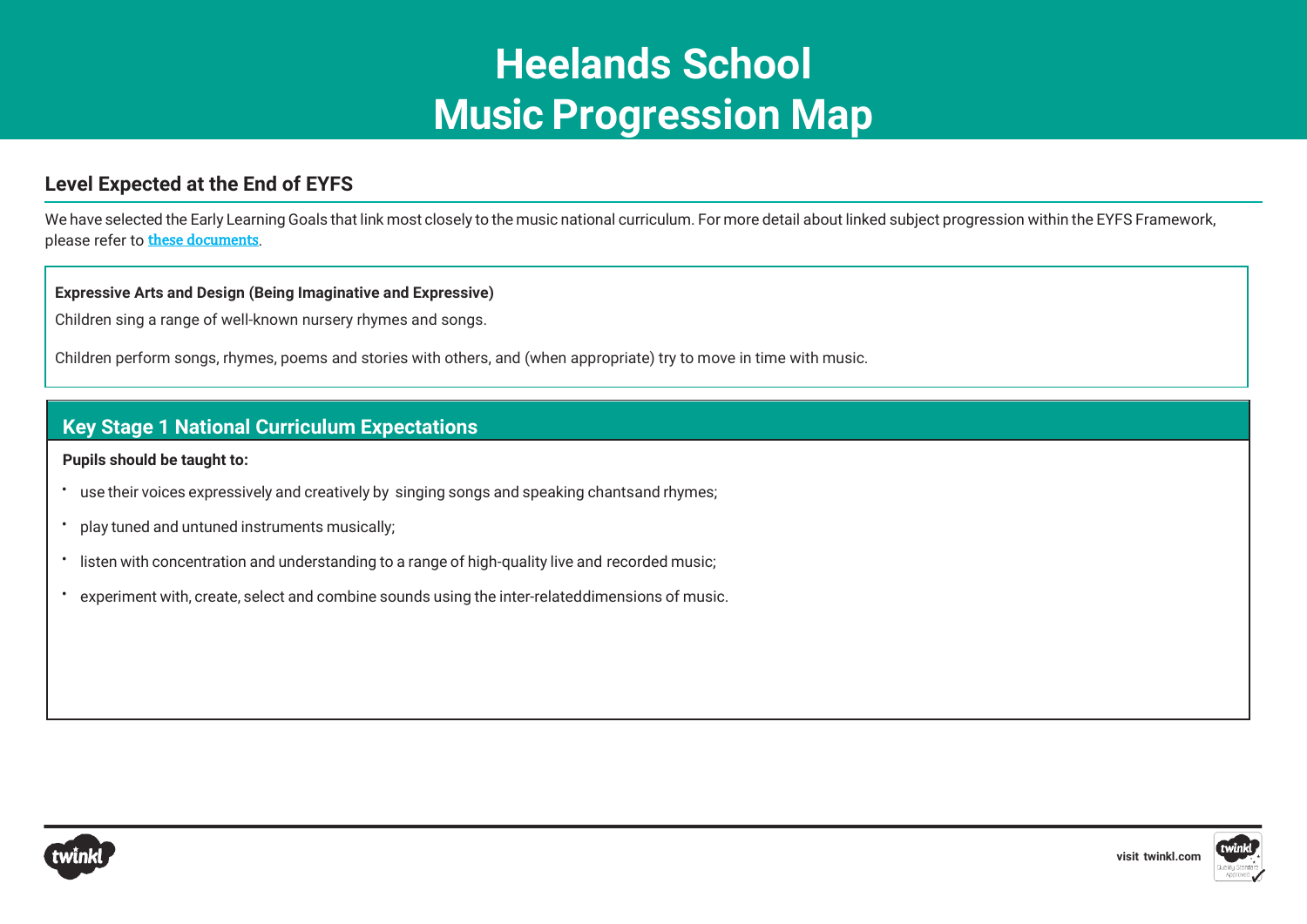## **Intent**

Music is given a high profile at Heelands School. As well as being a National Curriculum subject with core value, we regard Music to be a valuable force for enriching pupil's wellbeing, work, attitudes, offering multiple benefits across the whole curriculum and beyond. Our commitment to high quality Music Education supports children's personal development. Our Music Policy summarises the fundamental importance of making music thus: Making music feels good physically and emotionally. It engages the body, raises the spirit and moves the soul.

We offer a firm grounding in core musicianship skills sufficient for children to be able to access with confidence further music making opportunities both at junior and secondary school, and in their wider life on into adulthood.

By the time children leave Heelands School at the age of seven, they will be able to sing confidently and mostly accurately, and will have gained substantial experience of the potential for pleasure and satisfaction that participating in regular choral activities brings. Children will:

- Develop an understanding of a range of singing styles and genre
- Sing expressively and with good articulation
- Be able to hold a part in a group
- Understand the posture and breathing needed for singing

They will have regular experiences of playing percussive different instruments, including developing basic musicianship skills of:

- Internalization of a steady beat
- Being 'together', ie starting, stopping, staying in time
- Following a leader
- Knowing when to play and how to count simple rests
- Employing appropriate dynamics, accents and phrasing.

Children will have the opportunity to listen to a range of music, and be encouraged to evaluate their responses, making choices about preferences. They will be introduced to a different artist each half term from our 'Artist of the Half Term'. This covers a wide range of genres, countries and styles of music to help enhance children's musical experiences. The children listen to these on a daily basis.

Children will be encouraged to be creative in their music making, offering their ideas and exploring percussion instruments in their play, pitched and non-pitched, as an introduction to composition.



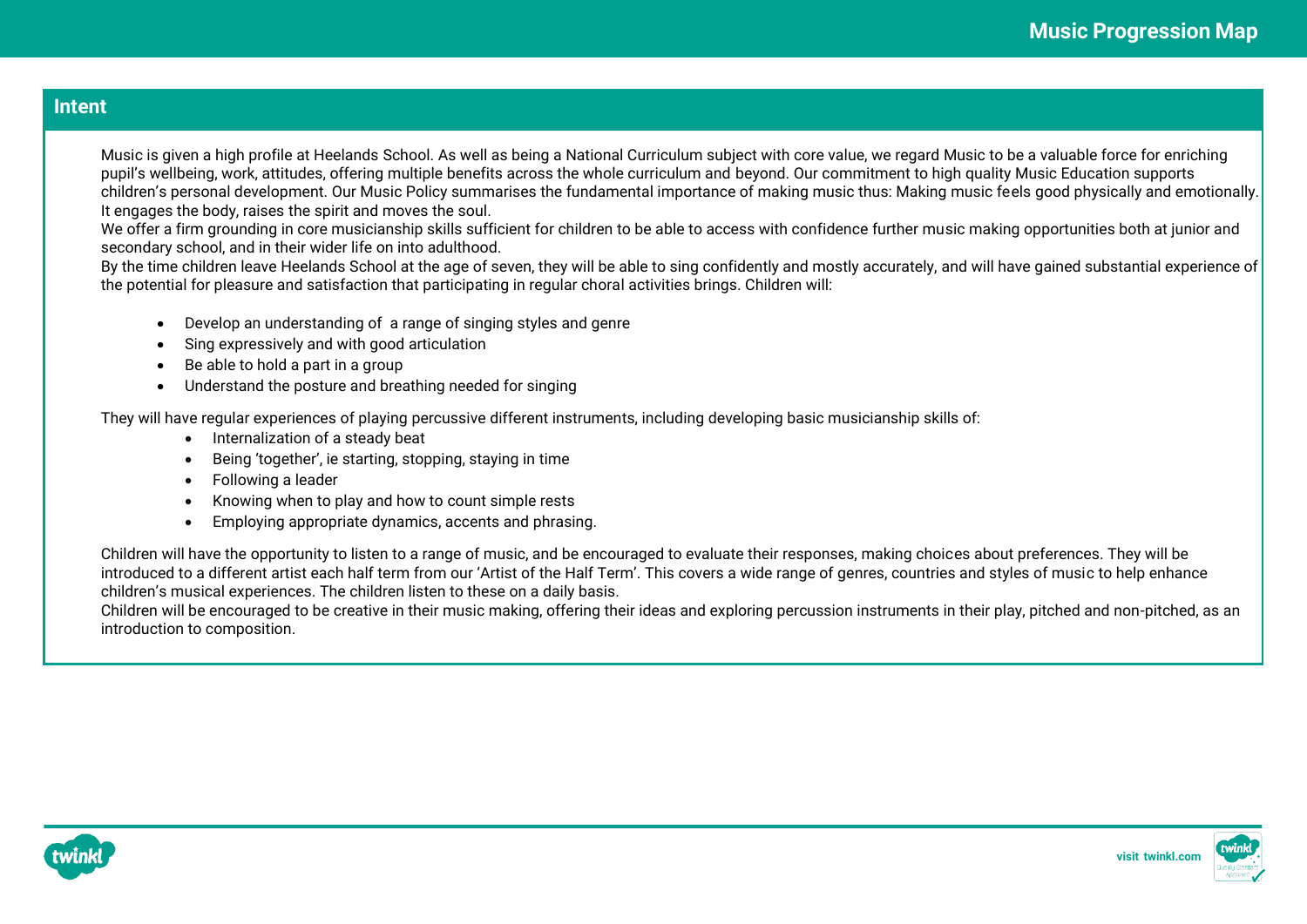## **Implementation**

Key implementation principles are:

- Weekly Music lessons for EYFS, Year 1 and Year 2, incorporating singing games and movement
- Daily opportunities to sing in class and in play for all pupils
- Daily opportunities to sing at the beginning and the end of our assemblies often the songs are linked to our 'Value' for each half term.
- Performances: a minimum of Harvest Assembly, Christmas Nativity, Class performances, Summer (Year 2) Leavers' Celebration.

#### **Differentiation and Inclusion:**

The teacher, via observation, will make opportunities for children who need additional support to be supported, either by proximity to confident, accurate pupils or an adult to enable participation. Some children with SEND will need to participate with the support of 1:1 adult, who gauges the appropriateness of the activity and modifies as needed. Opportunities for children to lead and develop ideas will contribute to the extension for more able children. Teachers plan lessons and activities that incorporate scope for elaboration, demonstration, leading, solo work etc for children who demonstrate strength in music.

## **Impact**

The impact of teaching music is seen across the school with an increase in the profile of music. Whole-school and parental engagement we hope will be improved through performances, extracurricular activities and opportunities suggested in lessons/overviews for wider learning. Participation in music develops wellbeing, promotes listening and develops concentration. We want to ensure that music is loved by teachers and pupils across school, encouraging them to want to continue building on this wealth of musicalability, now and in the future. Assessment in Music is light touch, and almost all via observation, both visual and auditory, either by the teacher leading, or by the supporting teaching assistant, often using an iPad to record these. These recordings can also be used when doing self-assessment with the children and their peers. It is these observations that will inform differentiation. There are key outcomes for each year group upon which observations are built, but the requirement to note is summative at the end of the year, and only noted for those children whose skills and knowledge are still emerging, or clearly exceeding.



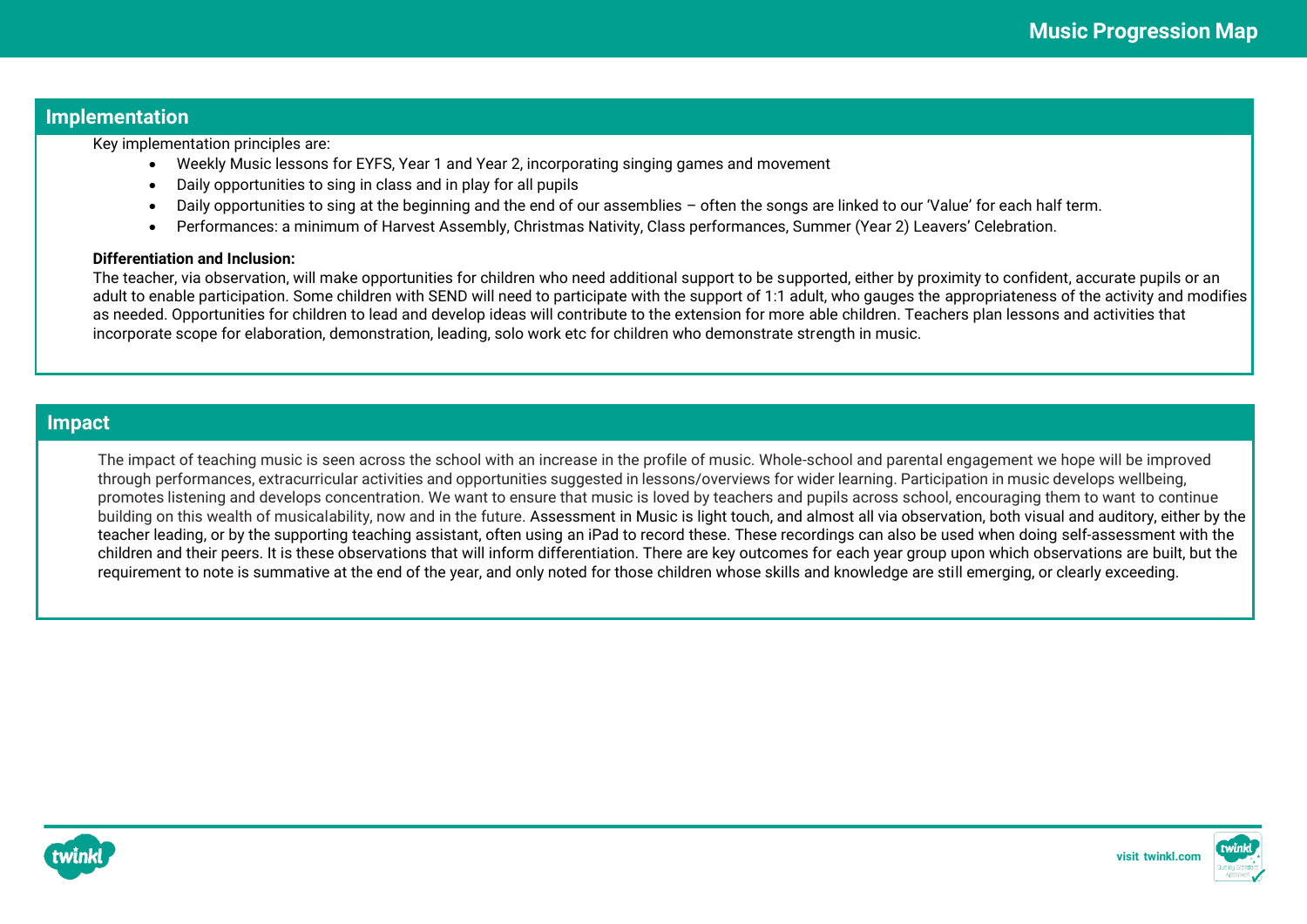|         | <b>Year One</b>                                                                                                                                                                                                                                                                                                                                           | <b>Year Two</b>                                                                                                                                                                                                                                                                                                                                                    |
|---------|-----------------------------------------------------------------------------------------------------------------------------------------------------------------------------------------------------------------------------------------------------------------------------------------------------------------------------------------------------------|--------------------------------------------------------------------------------------------------------------------------------------------------------------------------------------------------------------------------------------------------------------------------------------------------------------------------------------------------------------------|
|         | Pupils are taught to:                                                                                                                                                                                                                                                                                                                                     | Pupils are taught to:                                                                                                                                                                                                                                                                                                                                              |
|         | Sing simple songs, chants and rhymes from memory, singing collectively and at                                                                                                                                                                                                                                                                             | Sing songs regularly with a pitch range of do-so with increasing vocal control.                                                                                                                                                                                                                                                                                    |
|         | the same pitch, responding to simple visual directions and counting in.                                                                                                                                                                                                                                                                                   | Sing songs with a small pitch range, pitching accurately.                                                                                                                                                                                                                                                                                                          |
|         | Begin with simple songs with a very small range, mi-so and then slightly wider.                                                                                                                                                                                                                                                                           | Know the meaning of dynamics (loud/quiet) and tempo (fast/slow) and be able                                                                                                                                                                                                                                                                                        |
|         | Sing a wide range of call and response songs, control vocal pitch and match pitch<br>$\bullet$<br>with accuracy.                                                                                                                                                                                                                                          | to demonstrate these when singing by responding to (a) the leader's directions<br>and (b) visual symbols (e.g. crescendo, decrescendo, pause).                                                                                                                                                                                                                     |
| Singing |                                                                                                                                                                                                                                                                                                                                                           |                                                                                                                                                                                                                                                                                                                                                                    |
|         |                                                                                                                                                                                                                                                                                                                                                           |                                                                                                                                                                                                                                                                                                                                                                    |
|         | Teachers develop pupils' shared knowledge and understanding of the stories,<br>origins, traditions, history and social context of the music they are listening to,<br>singing and playing. Listening to recorded performances is complemented by<br>opportunities to experience live music making in and outof school when social<br>circumstances allow. | Teachers further develop pupils' shared knowledge and understanding of the<br>stories, origins, traditions, history and social context of the music they are<br>listening to, singing and playing. Listening to recorded performances is<br>complemented by opportunities to experience live music making in and out of<br>school when social circumstances allow. |

twinkl

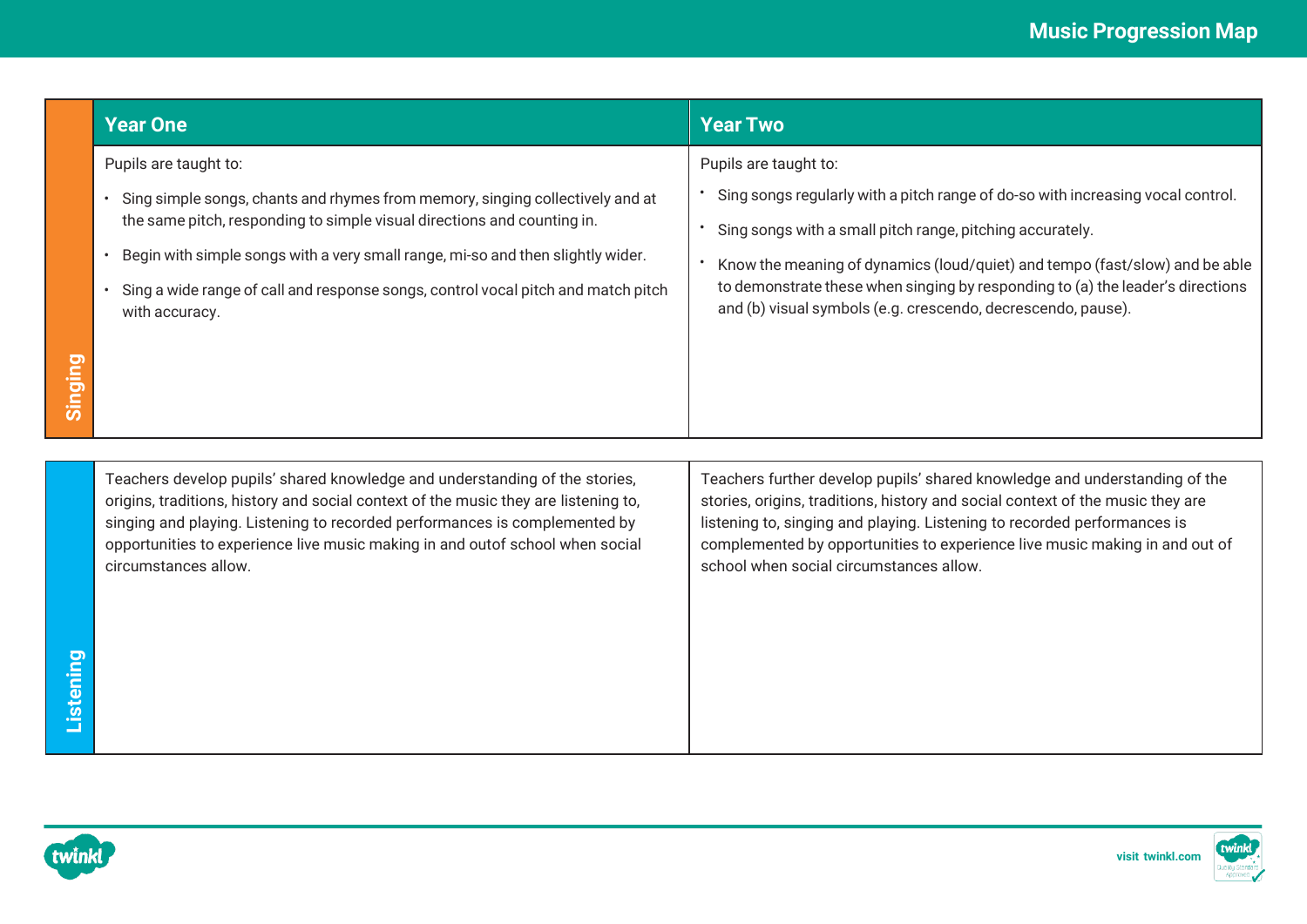|                           | <b>Year One</b>                                                                                                                                           | <b>Year Two</b>                                                                                                                                       |
|---------------------------|-----------------------------------------------------------------------------------------------------------------------------------------------------------|-------------------------------------------------------------------------------------------------------------------------------------------------------|
|                           | Pupils are taught to:                                                                                                                                     | Pupils are taught to:                                                                                                                                 |
| paiiso<br><b>DEL</b><br>Ŏ | Improvise simple vocal chants, using question and answer phrases.                                                                                         | Create music in response to a non-musical stimulus.                                                                                                   |
|                           | Create musical sound effects and short sequences of sounds in response to<br>stimuli. Combine sounds to make a story, choosing and playing instruments or | Work with a partner to improvise simple question and answer phrases, to be<br>sung and played on untuned percussion, creating a musical conversation. |
|                           | sound-makers.<br>Understand the difference between creating a rhythm pattern and a pitch pattern.                                                         | Use graphic symbols, dot notation and stick notation, as appropriate, to keep a<br>record of composed pieces.                                         |
|                           | Invent, retain and recall rhythm and pitch patterns and perform these for others,<br>taking turns.                                                        | Use music technology, if available, to capture, change and combine sounds.                                                                            |
|                           | Use music technology, if available, to capture, change and combine sounds.                                                                                |                                                                                                                                                       |
|                           | Recognise how graphic notation can represent created sounds. Explore and invent<br>own symbols.                                                           |                                                                                                                                                       |

|                              | <b>Year One</b>                                                                                                                                                        | <b>Year Two</b>                                                                                                                                 |
|------------------------------|------------------------------------------------------------------------------------------------------------------------------------------------------------------------|-------------------------------------------------------------------------------------------------------------------------------------------------|
|                              | Pupils are taught to:                                                                                                                                                  | Pupils are taught to:                                                                                                                           |
|                              | Walk, move or clap a steady beat with others, changing the speed of the beat as the<br>tempo of the music changes.                                                     | Understand that the speed of the beat can change, creating a faster or slower<br>pace (tempo).                                                  |
| <b>Pulse/Beat</b>            | Use body percussion, (e.g. clapping, tapping, walking) and classroom percussion<br>(shakers, sticks and blocks, etc.), playing repeated rhythm patterns (ostinati) and | Mark the beat of a listening piece by tapping or clapping and recognising tempo<br>as well as changes in tempo.                                 |
|                              | short, pitched patterns on tuned instruments (e.g. glockenspiels or chime bars) to<br>maintain a steady beat.                                                          | Walk in time to the beat of a piece of music or song. Know the difference<br>between left and right to support coordination and shared movement |
|                              | Respond to the pulse in recorded/live music through movement and dance.                                                                                                | with others.                                                                                                                                    |
| <u>cianship</u><br>$\bar{9}$ |                                                                                                                                                                        | Begin to group beats in twos and threes by tapping knees on the first<br>(strongest) beat and clapping the remaining beats.                     |
|                              |                                                                                                                                                                        | Identify the beat groupings in familiar music that they sing regularly and<br>listen to.                                                        |